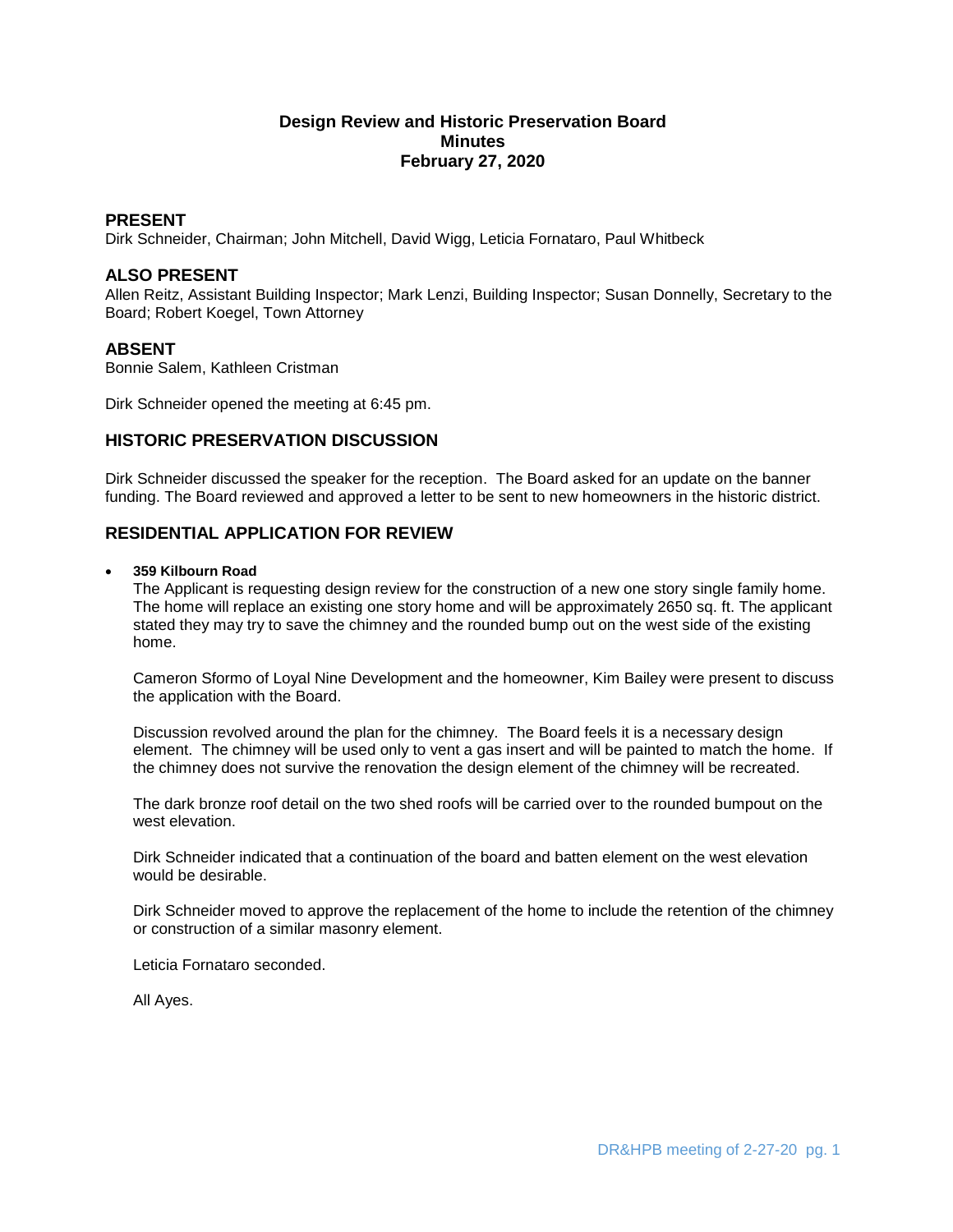#### **40 Landsdowne Lane**

The Applicant is requesting design review for the addition of a garage bay, garage extension and a covered entry/foyer.

The new garage bay will be located to the west of the existing garage and will be approximately 336 square feet. Approximately 240 square feet will be added to the front of the existing garage to allow for additional living space to the rear. The covered entry and foyer will be approximately 75 sq. ft. and will be located on the south side of the house. The applicant was approved for a variance by the Zoning Board on 2/17/2020 for the addition extending beyond the building line.

No representative was present to discuss the application with the Board.

Allen Reitz spoke regarding the application. He indicated a third garage bay will be added. The materials and door will match the existing.

John Mitchell moved to accept the application as submitted.

David Wigg seconded.

All Ayes.

### **9 & 11 Skylight Trail**

The Applicant is requesting design review for the proposed construction of a new town home dwelling. The proposed building will consist of 2 attached single family dwellings sharing a common wall. Lot 46 (#9 Alpine Ridge) will be 2000 sq. ft. and Lot 45 (#11 Alpine Ridge) will be 2000 sq. ft. The town homes will be located in the new Alpine Ridge development.

Jeff Brokaw representing Morrell Builders was present.

It was noted that the plan will be the reverse of the drawing presented.

Discussion was held regarding the diamond shape window in the front elevation design. The Board feels that it should follow the roofline in design. Mr. Brokaw noted that this window is centered for aesthetics.

Dirk Schneider inquired about the stone base and Mr. Brokaw indicated that this will be the same stone as in the development roadside sign.

Leticia Fornataro discussed extending the covered walkway overhead.

Mr. Brokaw stated that Hardi plank materials and trim would be used on all sides of the structure.

The escape egress wells were discussed.

In this grading situation, it was determined that no brackets are necessary are needed on the fireplace for this unit.

David Wigg moved to accept the application as submitted. Dirk Schneider seconded.

All Ayes.